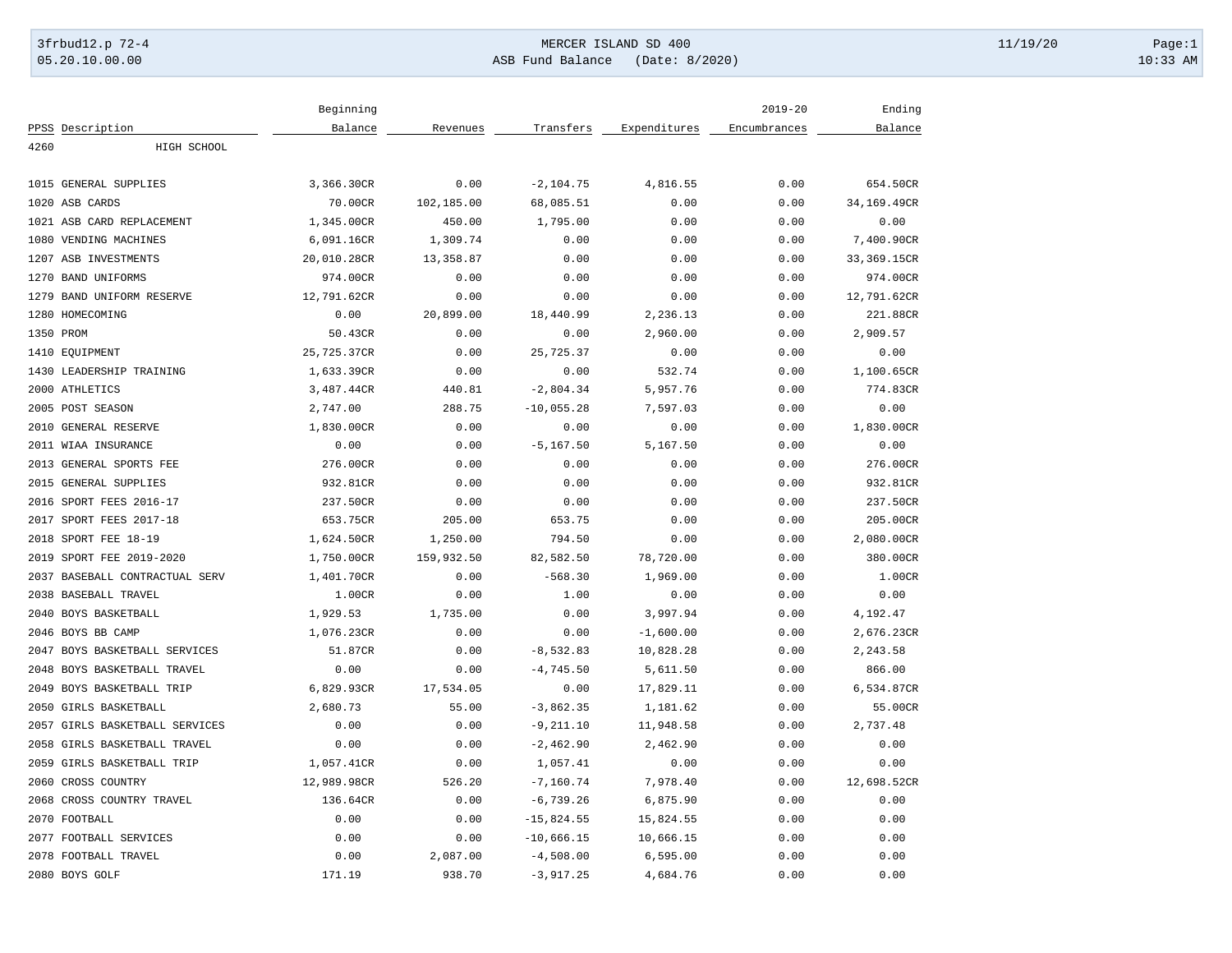# 3frbud12.p 72-4 Page:2

05.20.10.00.00 ASB Fund Balance (Date: 8/2020) 10:33 AM

|      |                                | Beginning   |          |               |              | $2019 - 20$  | Ending      |
|------|--------------------------------|-------------|----------|---------------|--------------|--------------|-------------|
|      | PPSS Description               | Balance     | Revenues | Transfers     | Expenditures | Encumbrances | Balance     |
| 4260 | HIGH SCHOOL                    |             |          |               |              |              |             |
|      | 2087 BOYS GOLF SERVICES        | 0.00        | 0.00     | $-3,600.00$   | 3,600.00     | 0.00         | 0.00        |
|      | 2088 BOYS GOLF TRAVEL          | 0.00        | 0.00     | $-3,479.22$   | 3,479.22     | 0.00         | 0.00        |
|      | 2089 BOYS GOLF TRIP            | 133.40CR    | 2,465.04 | 0.00          | 2,465.04     | 0.00         | 133.40CR    |
|      | 2090 GIRLS GOLF                | 0.00        | 0.00     | $-406.92$     | 406.92       | 0.00         | 0.00        |
|      | 2097 GIRLS GOLF SERVICES       | 0.00        | 0.00     | $-1,803.08$   | 729.12       | 0.00         | 1,073.96CR  |
|      | 2099 GIRLS GOLF TRIP           | 1,850.00CR  | 2,790.00 | 0.00          | $-235.00$    | 0.00         | 4,875.00CR  |
|      | 2100 GIRLS GYMASTICS           | 5,860.16CR  | 25.00    | $-1,097.49$   | 839.75       | 0.00         | 6,142.90CR  |
|      | 2107 GIRLS GYMNASTICS SERVICES | 0.00        | 0.00     | $-2,402.01$   | 2,402.01     | 0.00         | 0.00        |
|      | 2108 GIRLS GYMASTICS TRAVEL    | 0.00        | 0.00     | $-2, 220.50$  | 2,220.50     | 0.00         | 0.00        |
|      | 2130 BOYS SOCCER               | 400.11CR    | 75.00    | $-432.48$     | 832.59       | 0.00         | 75.00CR     |
|      | 2140 GIRLS SOCCER              | 0.00        | 0.00     | $-242.39$     | 242.39       | 0.00         | 0.00        |
|      | 2147 GIRLS SOCCER SERVICES     | 0.00        | 0.00     | $-6, 957.39$  | 6,957.39     | 0.00         | 0.00        |
|      | 2148 GIRLS SOCCER TRAVEL       | 0.00        | 0.00     | $-4, 139.00$  | 4,139.00     | 0.00         | 0.00        |
|      | 2150 BOYS SWIMMING             | 351.72CR    | 0.00     | $-800.94$     | 1,152.66     | 0.00         | 0.00        |
|      | 2157 BOYS SWIMMING SERVICES    | 0.00        | 0.00     | $-18,095.78$  | 18,095.78    | 0.00         | 0.00        |
|      | 2158 BOYS SWIMMING TRAVEL      | 0.00        | 0.00     | $-886.50$     | 886.50       | 0.00         | 0.00        |
|      | 2160 GIRLS SWIMMING            | 0.00        | 67.20    | $-1, 152.66$  | 1,219.86     | 0.00         | 0.00        |
|      | 2167 GIRLS SWIMMING SERVICES   | 0.00        | 0.00     | $-19, 203.62$ | 19,203.62    | 0.00         | 0.00        |
|      | 2168 GIRLS SWIMMING TRAVEL     | 0.00        | 0.00     | $-502.50$     | 502.50       | 0.00         | 0.00        |
|      | 2169 GIRLS SWIM TRIPS          | 0.00        | 0.00     | $-1,622.50$   | 1,622.50     | 0.00         | 0.00        |
|      | 2170 BOYS TENNIS               | 12,566.09CR | 0.00     | $-235.95$     | 235.95       | 0.00         | 12,566.09CR |
|      | 2178 BOYS TENNIS TRAVEL        | 0.00        | 0.00     | $-2, 443.00$  | 2,443.00     | 0.00         | 0.00        |
|      | 2180 GIRLS TENNIS              | 756.48CR    | 0.00     | $-268.36$     | 1,024.84     | 0.00         | 0.00        |
|      | 2188 GIRLS TENNIS TRAVEL       | 3,002.90CR  | 0.00     | $-4, 178.64$  | 0.00         | 0.00         | 7,181.54CR  |
|      | 2190 BOYS & GIRLS TRACK        | 2,255.14CR  | 130.00   | 0.00          | 104.50       | 0.00         | 2,280.64CR  |
|      | 2198 BOYS & GIRLS TRACK TRAVE  | 0.00        | 0.00     | $-479.50$     | 0.00         | 0.00         | 479.50CR    |
|      | 2210 VOLLEYBALL                | 0.10CR      | 25.00    | $-280.40$     | 280.50       | 0.00         | 25.00CR     |
|      | 2217 VOLLEYBALL SERVICES       | 0.00        | 0.00     | $-4,646.70$   | 4,646.70     | 0.00         | 0.00        |
|      | 2218 VOLLEYBALL TRAVEL         | 0.00        | 0.00     | $-2,880.00$   | 2,880.00     | 0.00         | 0.00        |
|      | 2219 Volleyball Fundraiser     | 0.00        | 2,986.59 | 0.00          | 440.00       | 0.00         | 2,546.59CR  |
|      | 2220 WRESTLING                 | 196.10CR    | 250.00   | $-2, 295.00$  | 2,741.10     | 0.00         | 0.00        |
|      | 2227 WRESTLING SERVICES        | 0.00        | 0.00     | $-369.92$     | 536.37       | 0.00         | 166.45      |
|      | 2228 WRESTLING TRAVEL          | 0.00        | 0.00     | $-2, 325.75$  | 2,325.75     | 0.00         | 0.00        |
|      | 2240 Girls Badminton           | 5,398.48CR  | 0.00     | 0.00          | 1,621.81     | 0.00         | 3,776.67CR  |
|      | 2248 Girls Badminton Travel    | 2,579.64CR  | 0.00     | 0.00          | 0.00         | 0.00         | 2,579.64CR  |
|      | 2250 FIRST AIDE/TRAINER        | 0.00        | 0.00     | $-3,624.15$   | 3,624.15     | 0.00         | 0.00        |
|      | 2270 GIRLS SOFTBALL            | 0.00        | 190.00   | $-6, 995.29$  | 6,183.15     | 0.00         | 1,002.14CR  |
|      | 2277 GIRLS SOFTBALL SERVICES   | 0.00        | 150.00   | 0.00          | 0.00         | 0.00         | 150.00CR    |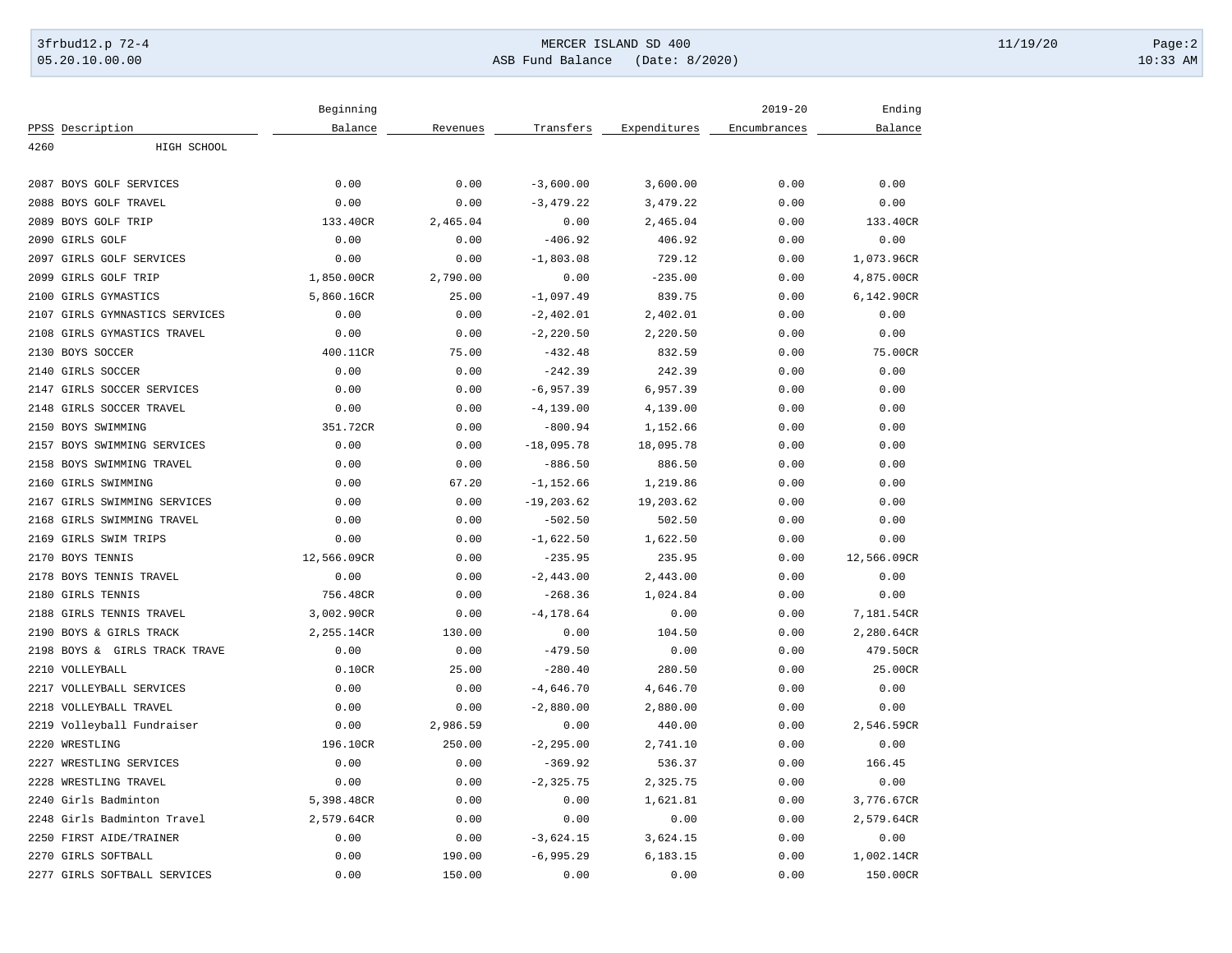## 3frbud12.p 72-4 Page:3 05.20.10.00.00 ASB Fund Balance (Date: 8/2020) 10:33 AM

|            |                                     | Beginning   |             |              |              | $2019 - 20$  | Ending       |
|------------|-------------------------------------|-------------|-------------|--------------|--------------|--------------|--------------|
|            | PPSS Description                    | Balance     | Revenues    | Transfers    | Expenditures | Encumbrances | Balance      |
| 4260       | HIGH SCHOOL                         |             |             |              |              |              |              |
|            |                                     |             |             |              |              |              |              |
|            | 2280 GATE RECEIPTS                  | 0.00        | 53,820.00   | 53,749.10    | 0.00         | 0.00         | 70.90CR      |
|            | 2300 INTRAMURALS                    | 100.00CR    | 0.00        | 0.00         | 0.00         | 0.00         | 100.00CR     |
| 3440       | CLASS OF 2019                       | 11,849.16CR | 0.00        | 0.00         | 0.00         | 0.00         | 11,849.16CR  |
|            | 3450 CLASS OF 2020                  | 8,060.15CR  | 110.78      | $-5, 165.94$ | 0.00         | 0.00         | 13,336.87CR  |
|            | 3460 CLASS OF 2021                  | 5,770.70CR  | 0.00        | $-3,960.55$  | 0.00         | 0.00         | 9,731.25CR   |
|            | 3470 CLASS OF 2022                  | 3,214.77CR  | 0.00        | $-5,012.35$  | 0.00         | 0.00         | 8,227.12CR   |
| 3480       | Class of 2023                       | 0.00        | 0.00        | $-4, 477.15$ | 0.00         | 0.00         | 4,477.15CR   |
|            | 4020 CHESS CLUB                     | 3,122.28CR  | 0.00        | 0.00         | 0.00         | 0.00         | 3,122.28CR   |
|            | 4030 YEARBOOK/ANNUAL                | 87,870.49CR | 104,995.00  | 0.00         | 47, 427.60   | 0.00         | 145,437.89CR |
|            | 4050 BAND OPERATIONS                | 10,408.35CR | 25,625.00   | 535.00       | 20,894.29    | 0.00         | 14,604.06CR  |
|            | 4052 MORNING JAZZ                   | 8,487.90CR  | 12,025.00   | 0.00         | 28,043.62    | 0.00         | 7,530.72     |
|            | 4055 Band Trip                      | 16,062.61CR | 51,306.25   | 0.00         | 41,200.82    | 0.00         | 26,168.04CR  |
|            | 4058 BAND EASTSHORE                 | 416.10CR    | 5,716.00    | $-8, 223.90$ | 12,990.00    | 0.00         | 1,366.00CR   |
|            | 4060 CREST GREENHOUSE               | 13,818.48CR | 2,500.00    | 0.00         | 4,010.09     | 0.00         | 12,308.39CR  |
|            | 4065 CREST STORE                    | 1,315.27CR  | 1,461.96    | 0.00         | 1,344.34     | 0.00         | 1,432.89CR   |
| 4074 CHEER |                                     | 11,795.00   | 8,360.00    | $-3,640.00$  | 80.00        | 0.00         | 125.00CR     |
| 4080 CHOIR |                                     | 391.42CR    | 465.30      | 0.00         | 0.00         | 0.00         | 856.72CR     |
|            | 4090 Health Occupations Stu Ass     | 6,017.01    | 5,675.00    | 0.00         | $-342.01$    | 0.00         | 0.00         |
|            | 4100 STUDENT STORE                  | 27,494.51CR | 22,346.40   | $-360.00$    | 18,587.71    | 0.00         | 31,613.20CR  |
|            | 4108 DECAL TRAVEL                   | 5,169.40    | 4,698.70    | 0.00         | $-470.52$    | 0.00         | 0.18         |
|            | 4110 DEBATE                         | 5,479.34CR  | 550.00      | 0.00         | 533.00       | 0.00         | 5,496.34CR   |
| 4120 DRAMA |                                     | 5,208.86CR  | 34, 284. 15 | 0.00         | 28,608.78    | 0.00         | 10,884.23CR  |
|            | 4130 DRILL TEAM                     | 623.52CR    | 2,112.00    | $-4, 420.00$ | 2,653.43     | 0.00         | 4,502.09CR   |
|            | 4170 INTERNATIONAL CLUB             | 6,105.44CR  | 56.00       | 0.00         | 424.54       | 0.00         | 5,736.90CR   |
| 4190       | FOREIGN LANGUAGE CLUB               | 509.56CR    | 0.00        | 0.00         | 0.00         | 0.00         | 509.56CR     |
|            | 4200 HONOR SOCIETY                  | 3,961.14CR  | 2,550.00    | 0.00         | 2,610.00     | 0.00         | 3,901.14CR   |
| 4215       | TRI-MUSIC HONOR SOCIETY             | 1,313.51CR  | 15.00       | 0.00         | 0.00         | 0.00         | 1,328.51CR   |
|            | 4216 Science National Honor Society | 0.00        | 470.00      | $-200.00$    | 200.00       | 0.00         | 470.00CR     |
|            | 4230 SENIOR SERVICE CLUB            | 46,875.07CR | 13,090.42   | 6,388.00     | 22, 252.38   | 0.00         | 31,325.11CR  |
|            | 4235 SENIOR BREAKFST                | 6,151.26CR  | 0.00        | 0.00         | 0.00         | 0.00         | 6,151.26CR   |
|            | 4240 MERCER HI TIMES                | 4,260.42CR  | 9,788.00    | 0.00         | 5,202.46     | 0.00         | 8,845.96CR   |
|            | 4250 MATH CLUB                      | 7,203.60CR  | 0.00        | 0.00         | 215.98       | 0.00         | 6,987.62CR   |
|            | 4260 ORCHESTRA                      | 85.50CR     | 0.00        | $-0.50$      | 0.00         | 0.00         | 86.00CR      |
|            | 4265 ORCHESTRA TRAVEL               | 0.50CR      | 0.00        | 0.50         | 0.00         | 0.00         | 0.00         |
|            | 4270 PEGASUS                        | 1,818.20CR  | 0.00        | 0.00         | 0.00         | 0.00         | 1,818.20CR   |
|            | 4290 KMIH RADIO CLUB                | 6,962.32CR  | 1,525.00    | $-20,000.00$ | 7,236.85     | 0.00         | 21,250.47CR  |
|            | 4291 RADIO DONATIONS                | 10,000.00CR | 0.00        | 10,000.00    | 0.00         | 0.00         | 0.00         |
|            | 4293 DJ Club                        |             |             |              |              |              |              |
|            |                                     | 0.00        | 0.00        | $-6,894.80$  | 6,894.80     | 0.00         | 0.00         |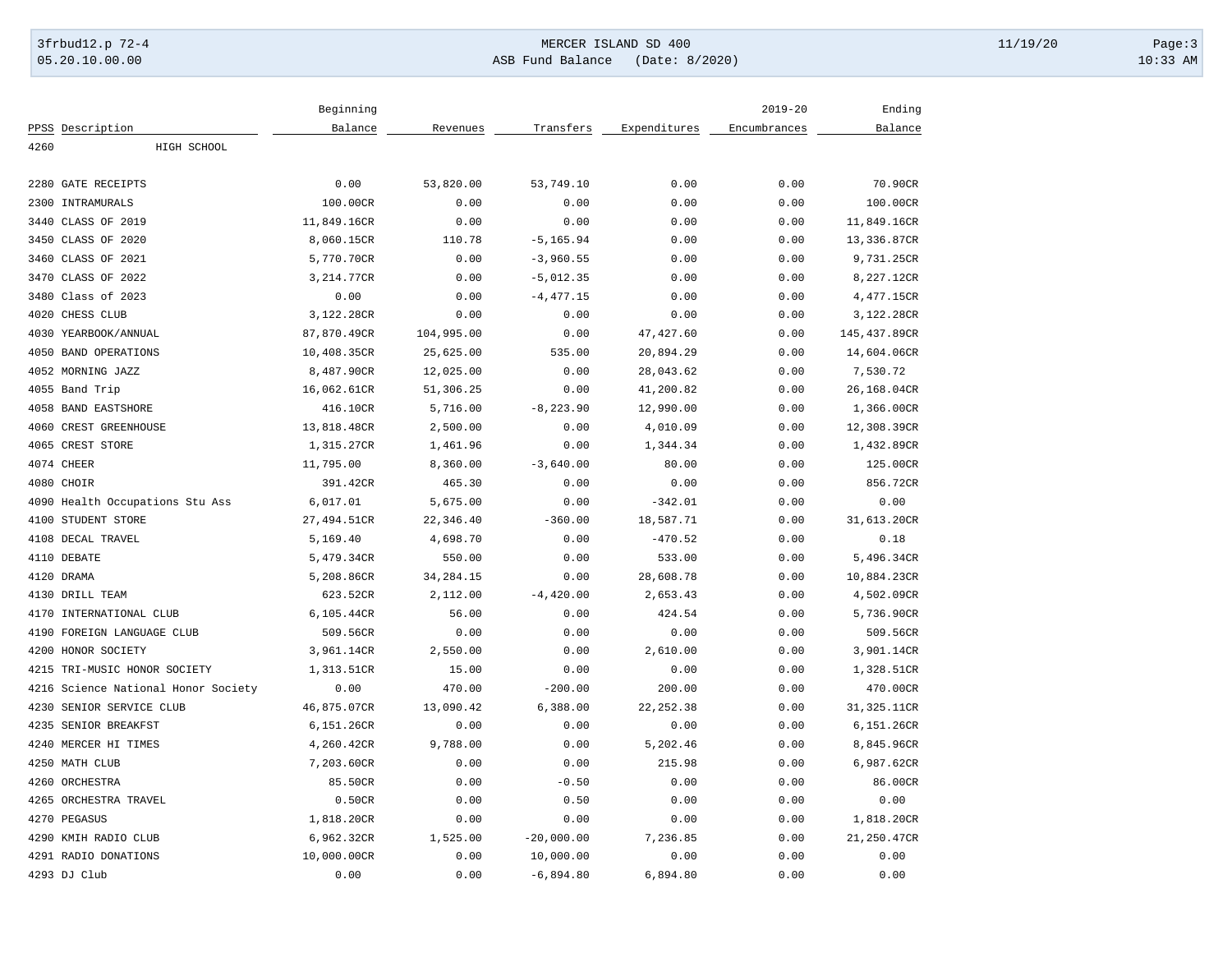## 3frbud12.p 72-4 Page:4 NERCER ISLAND SD 400 05.20.10.00.00 ASB Fund Balance (Date: 8/2020) 10:33 AM

|                                     | Beginning   |             |             |              | $2019 - 20$  | Ending      |
|-------------------------------------|-------------|-------------|-------------|--------------|--------------|-------------|
| PPSS Description                    | Balance     | Revenues    | Transfers   | Expenditures | Encumbrances | Balance     |
| 4260<br>HIGH SCHOOL                 |             |             |             |              |              |             |
|                                     |             |             |             |              |              |             |
| 4297 KMIH TRIP                      | 2,529.26    | 17,939.26   | 0.00        | 14,280.74    | 0.00         | 1,129.26CR  |
| 4300 BOYS LACROSSE CLUB             | 2,369.08CR  | $-3,000.00$ | $-200.00$   | 0.00         | 0.00         | 430.92      |
| 4305 GIRLS LACROSSE                 | 495.22CR    | 0.00        | 0.00        | 0.00         | 0.00         | 495.22CR    |
| 4310 COMMITTEE TO SAVE EARTH        | 1,438.85CR  | 0.00        | 0.00        | 0.00         | 0.00         | 1,438.85CR  |
| 4320 KEY CLUB                       | 1,849.41CR  | 2,582.10    | 0.00        | 1,263.53     | 0.00         | 3,167.98CR  |
| 4430 NATURAL HELPERS                | 1,160.72CR  | 0.00        | 0.00        | 165.00       | 0.00         | 995.72CR    |
| 4440 VICA                           | 101.49CR    | 0.00        | 0.00        | 0.00         | 0.00         | 101.49CR    |
| 4460 BOYS WATERPOLO                 | 9,976.61CR  | 8,416.39    | $-187.00$   | 18,580.00    | 0.00         | 0.00        |
| 4465 GIRLS WATERPOLO                | 0.00        | 2,619.00    | 0.00        | 3,267.00     | 0.00         | 648.00      |
| 4480 MODEL UN CLUB                  | 88.00CR     | 0.00        | 0.00        | 972.71       | 0.00         | 884.71      |
| 4510 STOCK CLUB                     | 100.00CR    | 0.00        | 0.00        | 0.00         | 0.00         | 100.00CR    |
| 4530 ART CLUB                       | 1,870.40CR  | 2,371.00    | $-950.00$   | 1,172.03     | 0.00         | 4,019.37CR  |
| 4535 COOKING CLUB                   | 297.49CR    | 0.00        | 0.00        | 0.00         | 0.00         | 297.49CR    |
| 4540 SCIENCE CLUB                   | 838.24CR    | 2,600.00    | $-500.00$   | 689.75       | 0.00         | 3,248.49CR  |
| 4545 ROBOTICS CLUB                  | 15,088.12CR | 1,650.00    | $-5,000.00$ | 651.63       | 0.00         | 21,086.49CR |
| 4560 BE KIND CLUB                   | 280.22CR    | 0.00        | 0.00        | 0.00         | 0.00         | 280.22CR    |
| 4580 SPIRIT CLUB                    | 185.76CR    | 0.00        | 0.00        | 0.00         | 0.00         | 185.76CR    |
| 4600 ULTIMATE FRISBEE               | 5,573.04CR  | 430.00      | 0.00        | 0.00         | 0.00         | 6,003.04CR  |
| 4605 UNIFIED BASKETBALL CLUB        | 213.59CR    | 0.00        | 0.00        | 0.00         | 0.00         | 213.59CR    |
| 4610 BRIDGES CLUB                   | 258.31CR    | 0.00        | 0.00        | 172.67       | 0.00         | 85.64CR     |
| 4620 MOCK TRIAL CLUB                | 2,472.34    | 1,265.00    | 0.00        | $-2,172.99$  | 0.00         | 965.65CR    |
| 4625 OUTDOOR CLUB                   | 235.00CR    | 0.00        | 0.00        | 0.00         | 0.00         | 235.00CR    |
| 4630 INTERACT CLUB                  | 147.79CR    | 600.00      | 0.00        | 0.00         | 0.00         | 747.79CR    |
| 4635 Vietnam Club Trip              | 724.00CR    | 0.00        | 0.00        | 0.00         | 0.00         | 724.00CR    |
| 4640 Green Team Club                | 971.46CR    | 0.00        | $-968.00$   | 0.00         | 0.00         | 1,939.46CR  |
| 4645 POETRY CLUB                    | 238.76CR    | 0.00        | 0.00        | 0.00         | 0.00         | 238.76CR    |
| 4650 CONSCIOUS CLUB                 | 100.00CR    | 0.00        | 0.00        | 0.00         | 0.00         | 100.00CR    |
| 4695 KNOWLEDGE BOWL                 | 275.57CR    | 0.00        | 0.00        | 0.00         | 0.00         | 275.57CR    |
| 4710 DESTINATION IMAGINATION        | 450.00CR    | 0.00        | 0.00        | 0.00         | 0.00         | 450.00CR    |
| 4720<br>SMILE TO A CHILD CLUB       | 186.07CR    | 0.00        | 0.00        | 0.00         | 0.00         | 186.07CR    |
| 4750 MTI ENTERPRISE                 | 14,621.42CR | 1,562.00    | $-50.00$    | 6,685.78     | 0.00         | 9,547.64CR  |
| 4775 CHINESE CLUB                   | 50.00CR     | 0.00        | 0.00        | 0.00         | 0.00         | 50.00CR     |
| 4780 SPANISH CLUB                   | 1,286.11CR  | 0.00        | 0.00        | 0.00         | 0.00         | 1,286.11CR  |
| 4785 AP FRENCH                      | 100.00CR    | 0.00        | 0.00        | 0.00         | 0.00         | 100.00CR    |
| 4790 FRENCH HONOR SOCIETY           | 830.83CR    | 60.00       | 0.00        | 0.00         | 0.00         | 890.83CR    |
| 4795 KIDSCORP CLUB                  | 600.00CR    | 0.00        | 0.00        | 0.00         | 0.00         | 600.00CR    |
| 4797 NATIONAL CHINESE HONOR SOCIETY | 139.27CR    | 90.00       | 0.00        | 0.00         | 0.00         | 229.27CR    |
| 4800 STEAMPUNK CLUB                 | 50.00CR     | 0.00        | 0.00        | 0.00         | 0.00         | 50.00CR     |
|                                     |             |             |             |              |              |             |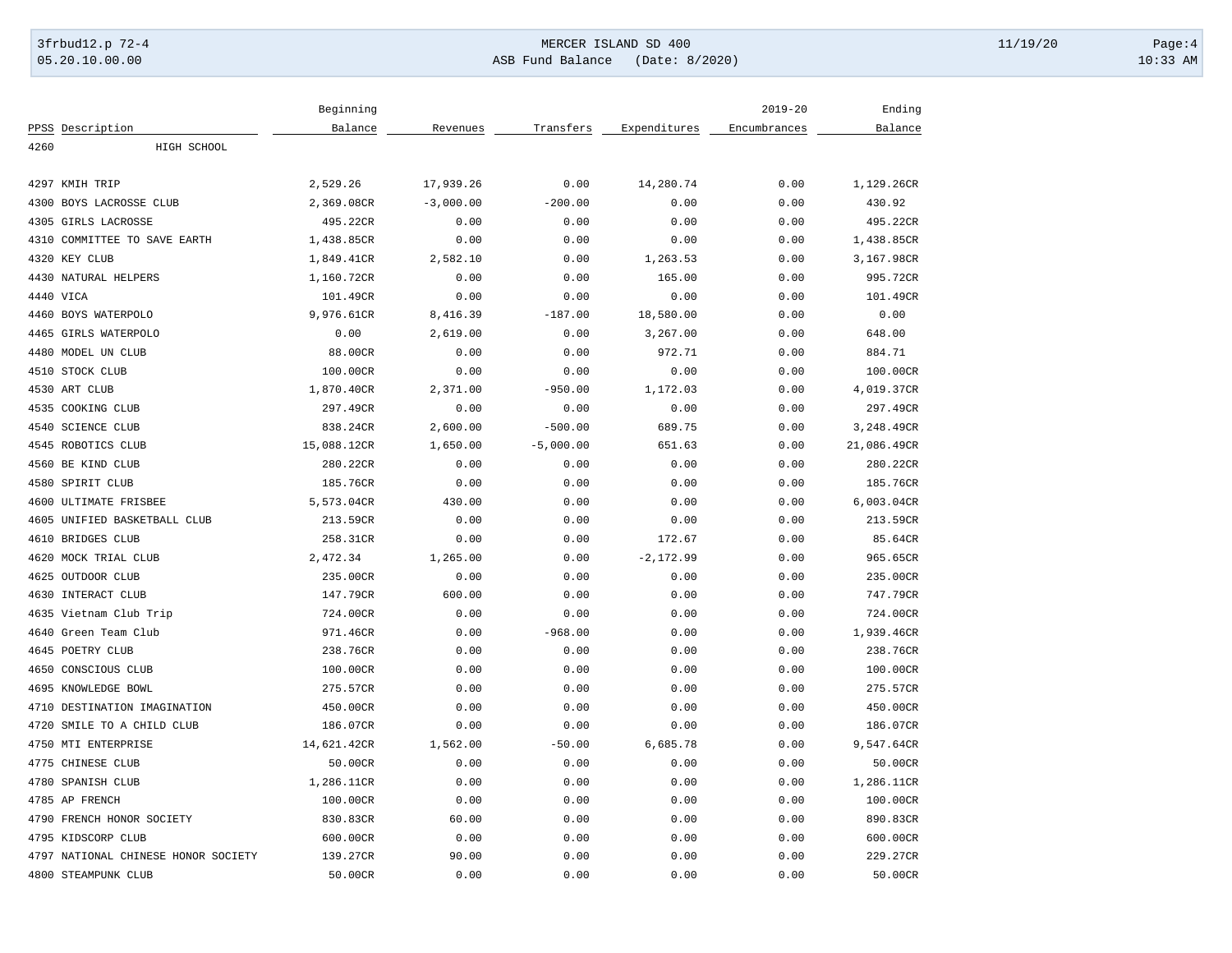## 3frbud12.p 72-4 Page:5 05.20.10.00.00 ASB Fund Balance (Date: 8/2020) 10:33 AM

|      |                                    | Beginning    |            |             |                                                  | $2019 - 20$  | Ending                                          |
|------|------------------------------------|--------------|------------|-------------|--------------------------------------------------|--------------|-------------------------------------------------|
| PPSS | Description                        | Balance      | Revenues   | Transfers   | Expenditures                                     | Encumbrances | Balance                                         |
| 4260 | HIGH SCHOOL                        |              |            |             |                                                  |              |                                                 |
|      | 4810 AMNESTY INTERNATIONAL CLUB    | 481.56CR     | 0.00       | 0.00        | 0.00                                             | 0.00         | 481.56CR                                        |
|      | 4820 WOMEN IN STEM                 | 427.00CR     | 0.00       | $-100.00$   | 0.00                                             | 0.00         | 527.00CR                                        |
|      | 4840 MAROON LOTUS CLUB             | 762.77CR     | 0.00       | 0.00        | 0.00                                             | 0.00         | 762.77CR                                        |
|      | 4850 HELP CLUB                     | 1,825.64CR   | 0.00       | 0.00        | 0.00                                             | 0.00         | 1,825.64CR                                      |
|      | 4855 MI HUMANE CLUB                | 2.17CR       | 0.00       | 0.00        | 0.00                                             | 0.00         | 2.17CR                                          |
|      | 4858 Meal Mission                  | 0.00         | 0.00       | $-1,000.00$ | 239.52                                           | 0.00         | 760.48CR                                        |
|      | 4860 SPANISH HONOR SOCIETY         | 570.70CR     | 470.00     | 0.00        | 298.00                                           | 0.00         | 742.70CR                                        |
|      | 4870 Margins Club                  | 2,103.01     | 4,103.01   | 0.00        | 0.00                                             | 0.00         | 2,000.00CR                                      |
|      | 4900 COMPUTER CLUB                 | 108.96CR     | 1,400.00   | 0.00        | 0.00                                             | 0.00         | 1,508.96CR                                      |
|      | 4910 Oueer Alliance                | 0.00         | 0.00       | $-100.00$   | 0.00                                             | 0.00         | 100.00CR                                        |
|      | 6310 CSE SCHOLARSHIP FUND          | 38.74CR      | 0.00       | 0.00        | 0.00                                             | 0.00         | 38.74CR                                         |
|      | 6340 BAND SCHOLARSHIP              | 980.00CR     | 0.00       | 0.00        | 0.00                                             | 0.00         | 980.00CR                                        |
|      | 6380 FRIENDS OF CREST              | 70.00CR      | 0.00       | 0.00        | 0.00                                             | 0.00         | 70.00CR                                         |
|      | 6390 CREST-HOLIDAY PROJECT         | 242.06CR     | 0.00       | 0.00        | 0.00                                             | 0.00         | 242.06CR                                        |
|      | 6425 AMERICAN CANCER SOCIETY       | 183.00CR     | 0.00       | 0.00        | 0.00                                             | 0.00         | 183.00CR                                        |
|      | 6450 SPEC ED CELEBRATION           | 44.30CR      | 0.00       | 0.00        | 0.00                                             | 0.00         | 44.30CR                                         |
|      | ---- *HIGH SCHOOL                  | 477,998.32CR | 741,053.17 | 0.00        | 611,555.10                                       | 0.00         | 607,496.39CR                                    |
|      | ---- *Restricted for Fund Purposes | 477,998.32CR | 741,053.17 | 0.00        | _=================================<br>611,555.10 | 0.00         | - = = = = = = = = = = = = = = =<br>607,496.39CR |
|      | ---- *Associated Student Body Fund | 477,998.32CR | 741,053.17 | 0.00        | 611,555.10                                       | 0.00         | 607,496.39CR                                    |